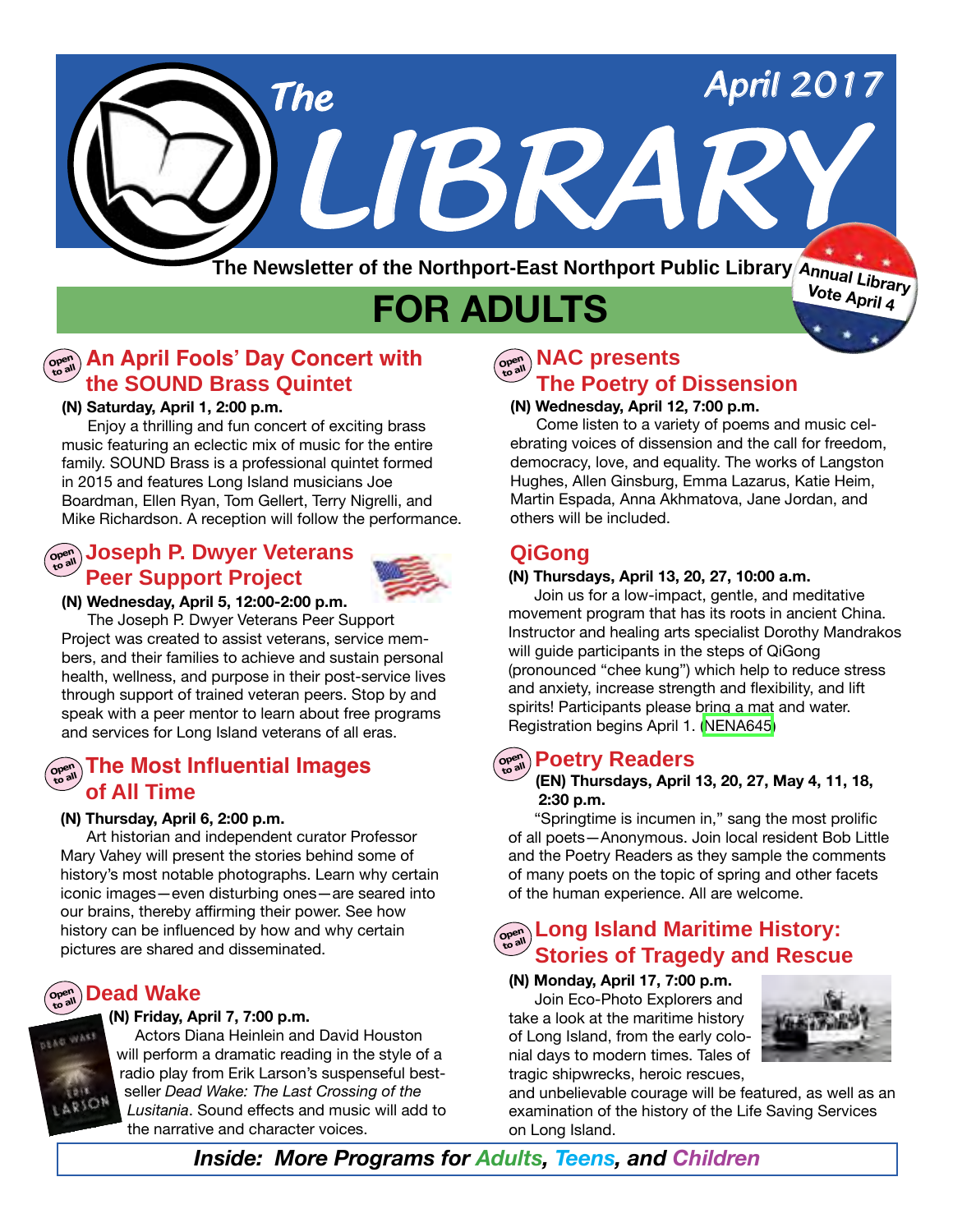## **Computer Classes**

# **FOR ADULTS FOR ADULTS**

**(EN) Wednesday, April 12, 10:00 a.m.-12:00 p.m.** ([NENA653](http://alpha1.suffolk.lib.ny.us/record%3Dg1071585~S43))

**(N) Tuesday, April 18, 9:30-11:30 a.m.**  ([NENA654](http://alpha1.suffolk.lib.ny.us/record%3Dg1071586~S43))

 A volunteer from the Health Insurance Information, Counseling, and Assistance Program (HIICAP) will answer questions about Medicare and supplementary insurance. Registration begins April 3.

## **Introduction to Microsoft Excel**

Fee: \$20 for AARP members (\$25 for nonmembers) payable to AARP by check or money order only at registration.

## **Defensive Driving**



*Please note: These courses promote safe driving and help participants maintain their driving skills. Check with your insurance company about the specific premium and point reductions available to you.*

## **AARP Smart Driver Course**

## **Northport Symphony Orchestra Ope<sup>n</sup> to all (N) Sunday, April 23, 2:00 p.m.**

### **(N) Saturday, April 15, 9:30 a.m.-4:00 p.m.**

Registration begins April 1 at the Northport Library only. [\(NENA651\)](http://alpha1.suffolk.lib.ny.us/record%3Dg1071616~S43)

## **Medicare Counseling**

## **SeniorNet: Planning Day Trips on the Internet**

Join us to learn about using the Internet to plan New York City and Long Island day trips to the theatre, museums, concerts, gardens, and sightseeing excursions. Learn which websites help you choose a restaurant and how to save money through online coupons and discounted offerings.

## **Introduction to PowerPoint**

Have you ever watched a classical music concert and wondered, "How is this all possible?" Join the Northport Symphony Orchestra as they "pull back the curtain" and dissect the complexities of music in an informal setting. Gain a bit of insight into how composers can use their creativity and knowledge of musical concepts to create a work of art.

# $\left(\begin{smallmatrix} \mathsf{open} \ \mathsf{non} \end{smallmatrix}\right)$  The Longest War:

### **(N) Monday, April 24, 10:00 a.m.**

Michael D'Innocenzo, Distinguished Professor Emeritus of History at Hofstra University, offers this next installment in a series of monthly discussions. Key themes examining the changing roles of men and women in history and globally will be explored. All attending are welcome to share their views.

Learn more about this popular spreadsheet program, including functions, working with ranges, macros, charting, and more. Prerequisite: Introduction to Microsoft Excel or equivalent. Registration begins April 1. [\(NENC017](http://alpha1.suffolk.lib.ny.us/record%3Dg1000954~S43))

### **(N) Tuesday, April 25, 7:00 p.m.**

This hands-on class provides an understanding of the latest version of Windows. Learn how to use the desktop to work with files, folders, and applications. Use the new start menu, help, search, and more. Prerequisite: basic computer knowledge. Registration begins April 11. [\(NENC206\)](http://alpha1.suffolk.lib.ny.us/record%3Dg1066488~S43)

**Ope<sup>n</sup>**

### **(EN) Wednesday, April 26, 2:00 p.m.**

**Battles Between the Sexes** comfortable clothing. Registration begins April 21.<br>Manday April 24, 19:00 a.m. (NEMAGA) The Suffolk County Department of Health Services will provide a seven-week workshop designed to build confidence, reduce falls, improve strength and balance, and reduce the fear of falling. Wear sneakers and [\(NENA649\)](http://alpha1.suffolk.lib.ny.us/record%3Dg1071612~S43)

### **(N) Friday, April 28, 12:00 p.m.**

 Usher in spring with three light and fresh salads. Simply Creative Chef Rob Scott will guide you in creating strawberry wonton spinach



salad, green melon and prosciutto salad, and watermelon, feta, and arugula salad with balsamic glaze. A nonrefundable \$5 materials fee is due at the time of registration. Registration begins April 7. [\(NENA646](http://alpha1.suffolk.lib.ny.us/record%3Dg1071579~S43))

## **Serving Up Spring: Quick, Easy & Delicious Salads**

## **Ope<sup>n</sup> to all Do-ing Music presents Violin and Piano Duo**

### **(N) Friday, April 28, 7:30 p.m.**

Duo partners for over two decades since their days at Juilliard, violinist Janey Choi and pianist Vadim Serebryany will present a program including Beethoven's Sonata in E flat major, Elliot Carter's Piano Sonata, and short works by Fritz Kreisler.

### **(N) Thursday, April 13, 7:00 p.m.**

**(N) Saturday, April 8, 9:00 a.m.-3:30 p.m.**

### **Intermediate Microsoft Excel Hands**

Applications are currently available at both library buildings.

Fee: \$36

**Hands On**

**Hands On**

**On**

 **9:00 a.m.-5:00 p.m.**



 This beginner boating class will give you the knowledge needed to obtain a boat license or safety certi-

### **(N) Saturday, May 6, Boating Safety Class**

fication in many states. A nonrefundable \$40 fee (check only, payable to *USCG Aux. Flotilla 22-01)* is due at the time of registration. Registration begins April 15 at the Northport Library only. ([NENA648](http://alpha1.suffolk.lib.ny.us/record%3Dg1071581~S43)).

## **Staying Independent for Life**

### **(N) Monday, May 1, 10:00 a.m.**

 Falls are the leading cause of injury for older adults. The Suffolk County Department of Health Services will explain how to build confidence and reduce the probability of falls. In addition to balance and strength training, topics will include vision and medication review and how to keep the home environment safe. Registration begins April 10. ([NENA647](http://alpha1.suffolk.lib.ny.us/record%3Dg1071580~S43))

**(N) Fridays, May 12, 19, 26, June 2, 9, 16, 23, 10:00 a.m.**

## **"Stepping On" to Prevent Falls**

 Learn to make three different types of tea sandwiches to enjoy with your tea—served in real tea pots! You will also sample assorted scones and watch a demonstration on how to make clotted cream to go

### **(N) Saturday, May 13, 11:00 a.m. Let's Talk Tea Time!**



## with them. Feel free to bring your own tea cup to make the experience extra special. Registration begins April 22. ([NENA650\)](http://alpha1.suffolk.lib.ny.us/record%3Dg1071584~S43)

### **(N) Wednesday, April 5, 7:00 p.m.**

 Learn the basics of the world's most popular spreadsheet program including creating, editing, and formatting worksheets, formulas, and much more. Prerequisite: basic computer knowledge. Registration is underway. [\(NENC083\)](http://alpha1.suffolk.lib.ny.us/record%3Dg1017266~S43)

## **Mac Computer: Pages**

### **(EN) Wednesday, April 19, 7:00 p.m.**

Learn the basics of Pages, the Mac word processing program, including creating a document, saving, editing, formatting, and more. Prerequisite: familiarity with a Mac computer. Registration begins April 5. [\(NENC212\)](http://alpha1.suffolk.lib.ny.us/record%3Dg1071874~S43)

**Hands On**

**On**

### **(N) Wednesday, May 3, 7:00 p.m.**

 Learn to create computerized presentations with PowerPoint, a program that can be used as an aid in giving speeches and presentations. Work with computer animation and video as you learn the basics of creating a slideshow including saving, editing, formatting, adding multimedia objects and animation effects, and more. Prerequisite: basic computer knowledge. Registration begins April 19. [\(NENC088\)](http://alpha1.suffolk.lib.ny.us/record%3Dg1019002~S43)

**(N) Mondays, May 8 & 15, 9:30 a.m.-12:30 p.m.**

Registration begins April 17 at the Northport Library only. ([NENA652](http://alpha1.suffolk.lib.ny.us/record%3Dg1071621~S43))

Fee: \$20 for AARP members (\$25 for nonmembers) payable to AARP by check or money order only at registration.

**Who Can Vote:** Anyone who is

- 1. at least 18 years of age;
- 2. a citizen of the United States;
- 3. a resident of the Northport-East Northport School District for at least 30 days;
- 4. registered to vote.

## **Annual Library Vote Tuesday, April 4, 2017 9:00 a.m.-9:00 p.m.**

### **Voting will be for two purposes:**

to vote on the Library budget for 2017/2018 and to elect a Library Trustee to fill a term commencing July 1, 2017 as a result of the vacancy of the position presently held by appointee Judith Bensimon.

If you live **North of 25A** vote at **Northport Public Library, 151 Laurel Avenue**

If you live **South of 25A** vote at

## **East Northport Public Library, 185 Larkfield Road**

### **Where to Vote:**

### **Proposed Tax Rate Increase: 1.69%**

### **Candidate for Trustee: Judith Bensimon**

*Library budget details were published in the March newsletter. Copies are available at the Library. Budget details are also available on the Library's website at www.nenpl.org. Trustee candidate information is available at the Reference Desk.*

## **AARP Tax-Aide**

**Registration for April appointments is underway: (EN) Thursdays, 9:00 a.m.-12:00 noon** ([NENA643](http://alpha1.suffolk.lib.ny.us/record%3Dg1070655~S43)) **April 6, 13**

**(N) Fridays, 9:00 a.m.-12:00 noon** [\(NENA644](http://alpha1.suffolk.lib.ny.us/record%3Dg1070687~S43)) **April 7, 14**

## **Medicine Collection Day**

**(N & EN) Wednesday, April 19, 3:30-6:30 p.m.**

 The Northport Police Department and the Suffolk County Sheriff's Office will collect unused or expired prescription and over-the-counter medications. Proper disposal of these items is essential for risk reduction and environmental protection. No questions asked and no personal information is required. **Northport:** Items in pill form only. **East Northport**: Items in pill form as well as hypodermic needles and liquids. The hypodermic needles must be stored in a heavy-duty plastic container with a tight-fitting, puncture-resistant lid and labeled "sharps." *This event is co-sponsored by the Northport-East Northport Drug and Alcohol Task Force*.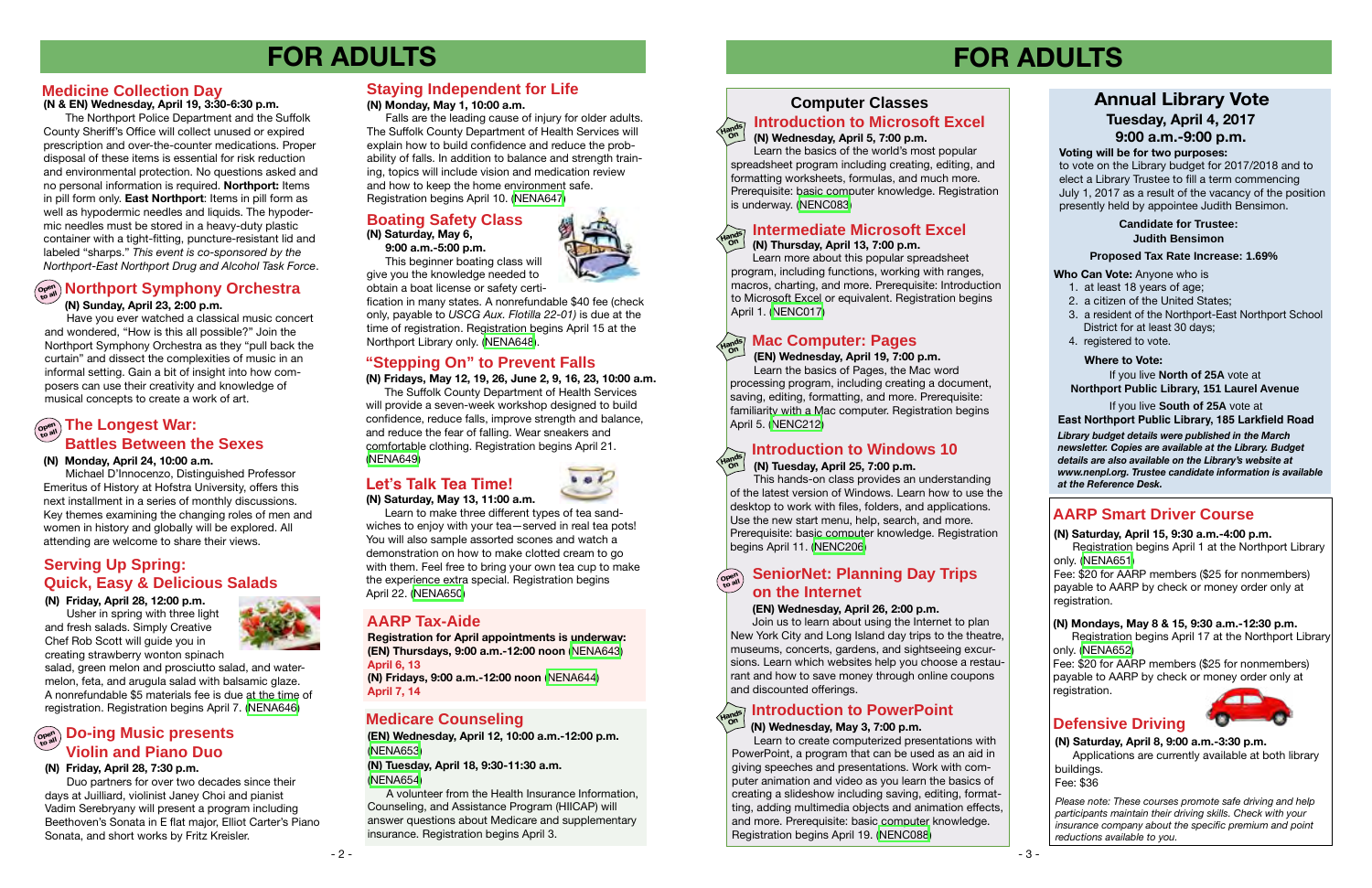### *Collateral Beauty*

**Fridays, (N) April 21, and (EN) April 28, 2:00 p.m.** Rated PG-13. 97 minutes.

### **Friday Movies**

*Jackie* **Fridays, (N) April 7, and (EN) April 14, 2:00 p.m.**  Rated R. 100 min.



*Closed captioning will be displayed.*

### **The Unsinkable Debbie Reynolds (N) Monday, April 3, 2:00 p.m. Ope<sup>n</sup> to all**

 Debbie Reynolds was a star whose career endured for decades. Her sense of humor guided her through her public life and saw her go from America's sweetheart to Carrie Fisher's mom. Using pictures, film clips, and interviews, we will remember the life and career of an entertainment icon. Frequent lecturer Marc Courtade will be discussing Ms. Reynolds' career.

# **FOR ADULTS FOR TEENS**



**(EN) Fridays, April 7 & 21, 7:00 p.m.** 

Meet new friends and practice your English language conversation in a relaxed and friendly environment.

### **(EN) Friday, April 28, 7:00 p.m.**



This informal reading group is designed for intermediate English language learners. Pick up this month's reading selection at the East Northport Circulation Desk.

**(N) Thursday, April 6, 7:00 p.m.** Our nonfiction group will discuss *The Witch of Lime Street: Séance, Seduction, and Houdini in the Spirit World* by David Jaher.

### **Ope<sup>n</sup> to all Quick Reads**

## **English Conversation**

**English Language Learning**

**(EN) Thursdays, April 6, 13, 20, 27,** 

 **May 4, 11, 18, 25, 7:00 p.m.** This spring, continue to develop your English reading, writing, speaking, and listening skills. Registration is underway. [\(NENR114\)](http://alpha1.suffolk.lib.ny.us/record%3Dg1070941~S43)



In April our Library joins other libraries throughout Long Island to read and discuss *Dead Wake: The Last Crossing of the Lusitania* by LONG ISLAND READS Erik Larson. Note: see pages 1 & 4

## **ESL for Adults**

### **(N) Wednesdays, April 5, 12, 19, 26, May 3, 10, 17, 24, 7:00-8:00 p.m.**

 The Next Chapter Book Club provides a rewarding learning program for adults (18 years and older) with developmental disabilities meeting in a relaxed, community setting while forming friendships through reading and talking about books. Members will be supported by a trained literacy specialist from Literacy Nassau. Registration is underway. ([NENR113\)](http://alpha1.suffolk.lib.ny.us/record%3Dg1070212~S43)

## **Next Chapter Book Club**



## **Truth Be Told**

## **Page Turners**

## **Novel Ideas**

**(N) Thursday, April 13, 2:00 p.m.** The group will discuss *Isaac's Storm: A Man, a Time, and the Deadliest Hurricane in History* by Erik Larson.

*Copies of the books and short story selections are available at the Northport Library Circulation Desk.*

**(N) Monday, April 24, 7:00 p.m.** The group will discuss *Dead Wake: The Last Crossing of the Lusitania* by Erik Larson.

## **Short Story Central**

**(N) Tuesday, April 11, 7:00 p.m.** Selected stories from *The Best Place on Earth* by Ayelet Tsabari are available for pickup.

for details on our related programs: **Dead Wake**, **Long Island Mari-**

**time History: Stories of Tragedy and Rescue,** and **Novel Ideas**. **www.longislandreads.org**

> *Open to students in grades 8-12* **(N) Friday, May 5, 7:30-8:45 p.m.**



 Do you love to write? Join fellow writers to discuss your ideas and get feedback on your work. New members are welcome. ([NENY986](http://alpha1.suffolk.lib.ny.us/record%3Dg1071641~S43))





near

EARTH







**(EN) Saturday, April 8, 2:45-4:15 p.m.** Help children choose books at our book exchange and earn volunteer credit. ([NENY975](http://alpha1.suffolk.lib.ny.us/record%3Dg1071643~S43))

## **(N) Thursday, April 13, 6:45-8:00 p.m.**

 Earn volunteer credit while you help children learn how to play chess. A basic knowledge of the game is required for all volunteers. ([NENY978](http://alpha1.suffolk.lib.ny.us/record%3Dg1071678~S43))

**(N) Saturday, April 8, 2:00-3:30 p.m.**



**PARENTING PROGRAM**

 Join your friends in this Super Smash Brothers Wii U Competition. **SMASH BRASS** Prizes will be awarded to the top three players. [\(NENY981\)](http://alpha1.suffolk.lib.ny.us/record%3Dg1071609~S43)

## **Book Swap Volunteers**

**(EN) Tuesday, April 11, 2:45-4:15 p.m. Earn volunteer credit while you assist children** in grades 1-5 to create Lego projects. [\(NENY976](http://alpha1.suffolk.lib.ny.us/record%3Dg1071646~S43))

## **Teen Writers Workshop**

## **Super Smash Saturday**

**Teen Volunteer Opportunities** *Open to students in grades 7-12* You may choose one volunteer opportunity.

## **Lego Volunteers**

## **Earth Day Volunteers**

## **Computer Animation**

### **(N) Wednesday, April 12, 3:00-5:00 p.m.**

 Learn how to use your computer to create webbased computer animation. Create and edit animated GIFs, stick figures, and more. [\(NENY982](http://alpha1.suffolk.lib.ny.us/record%3Dg1071618~S43))

## **Chess Club Volunteers**

## **Family Science Volunteers**

## **(EN) Wednesday, April 12, 9:30-11:45 a.m.**

 Do you enjoy science? Help children with handson learning stations that highlight a variety of scientific and mathematical concepts. ([NENY977](http://alpha1.suffolk.lib.ny.us/record%3Dg1071677~S43))

## **Fandom Friday: Comics and Graphic Novels**

**(N) Friday, April 7, 7:00-8:30 p.m.**

 Come join your fellow fandom friends as we celebrate comic books and graphic novels. ([NENY980](http://alpha1.suffolk.lib.ny.us/record%3Dg1071603~S43))

## **Socrates Café**

### **(N) Wednesday, April 12, 7:00-8:00 p.m.**

 Our philosophy club is a great opportunity for teens to delve into life's Big Questions in an enthusiastic atmosphere of free thinking, energetic exchange, and unique perspectives. Food for thought (refreshments) will be served. Newcomers are always welcome! [\(NENY983](http://alpha1.suffolk.lib.ny.us/record%3Dg1071620~S43))

## **Retro Game Competition**

### **(N) Thursday, April 13, 2:00-4:00 p.m.**

 Do you have the skills to master 8-bit and 16-bit video games? Compete with your friends and win prizes. [\(NENY984\)](http://alpha1.suffolk.lib.ny.us/record%3Dg1071623~S43)

## **Northport High School Fashion Show**

**(N) Tuesday, April 18, 7:00-8:00 p.m.**

 Meet the talented students from Northport High School's fashion design and illustration class taught by Robin O'Neill-Gonzalez. Students will walk the runway in their creations. No registration required.



## **Facilitating Challenging Conversations with Tweens**



 Talking to your child about difficult subjects can be challenging. Join Cristin Mathiez, a licensed clinical social worker and psychotherapist, and learn ways to speak effectively to your child. Discover how to turn conversations about awkward topics into opportunities to strengthen your lifelong bond with your child. **Registration begins April 4**. [\(NENY985\)](http://alpha1.suffolk.lib.ny.us/record%3Dg1071630~S43)

## **(EN) Saturday, April 22, 10:45 a.m.-12:15 p.m.**

 Assist children with a variety of crafts to celebrate Earth Day. ([NENY979](http://alpha1.suffolk.lib.ny.us/record%3Dg1071681~S43))

**St. Joseph's College, Patchogue Saturday, April 22, 10:00 a.m.-3:00 p.m.**

Authors Unlimited is a free event which provides teens with an opportunity to celebrate reading and connect with their favorite young adult authors. For further information and to see a complete list of event sponsors for Authors Unlimited go to: **www.authorsunlimited.org**

## **Authors Unlimited**



## **Memoir Writing Class**

**(EN) Mondays, April 3, 10, 17, 24, May 1, 8, 2:00 p.m.**

 JoAnn Proscia, MFA in Creative Writing and Literature from Stony Brook

Southampton, will guide the group as

you read and discuss written memories about your lives as well as enjoy excerpts from well-known memoirs. All levels of writers are welcome. Registration is underway. [\(NENA639\)](http://alpha1.suffolk.lib.ny.us/record%3Dg1070615~S43)

 **(N) Sunday, April 30, 2:00 p.m.**

### **The Films of Humphrey Bogart Ope<sup>n</sup> to all**

 The name brings images of a tough talking, fist throwing, no nonsense, tough guy. But the off-screen Humphrey Bogart was a refined, educated, and sarcastic individual. Film historian Larry Wolff will take you on a fascinating journey exploring Bogart's life and films, including many rare photos and video clips.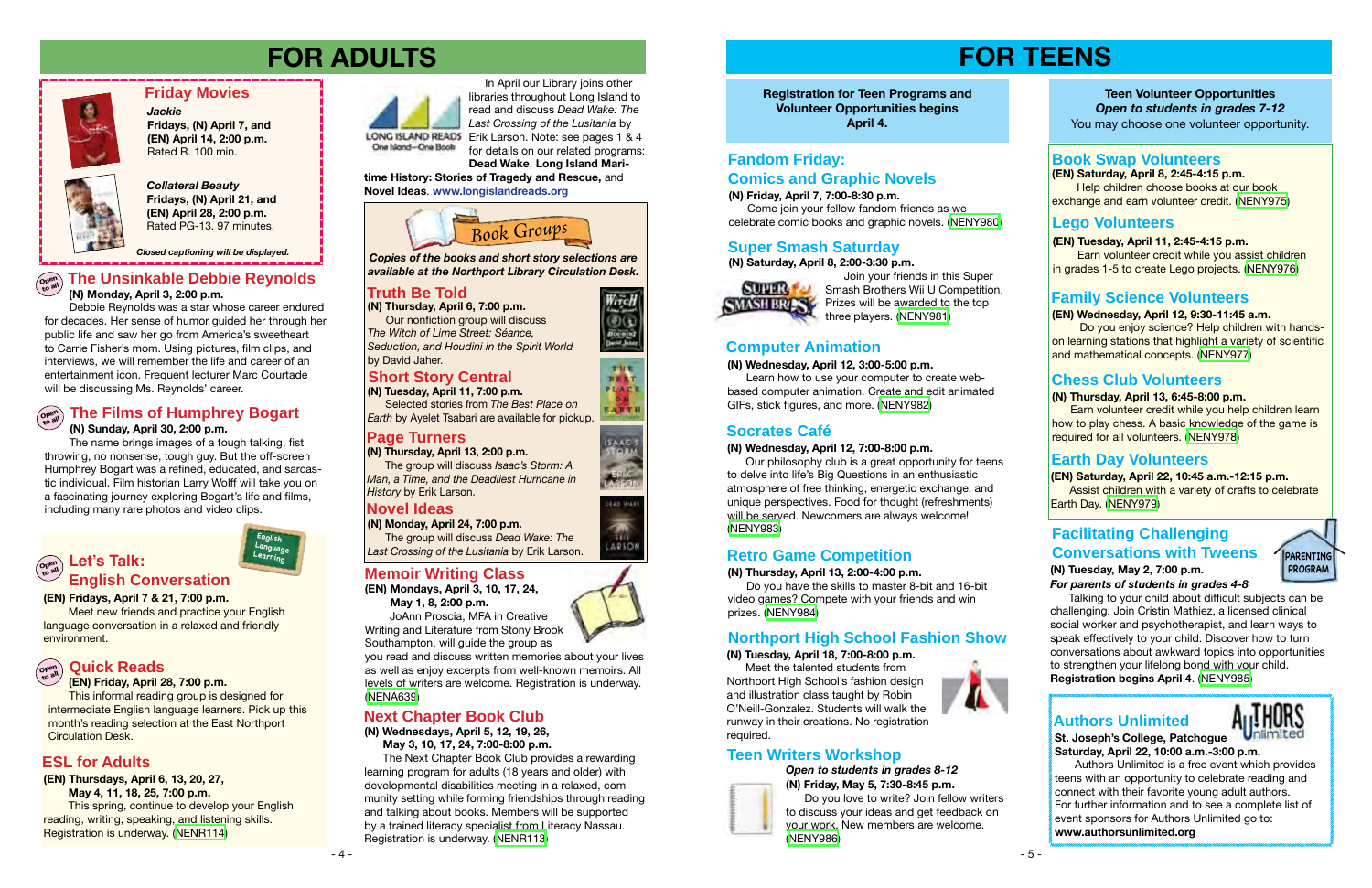# **FOR CHILDREN**

### **(N) Saturday, April 29, 10:00 a.m.**

 *Children in grades K-5; adults and siblings welcome* Meet a dozen different animals such as ferrets, chinchillas, sugar gliders, hedgehogs, birds, and lizards. Animal experts will be presenting interesting facts and guiding the animal interaction. (60 min.) Registration begins April 6. [\(NENJ208\)](http://alpha1.suffolk.lib.ny.us/record%3Dg1070470~S43)

## **Animals Alive!**



**(EN) Saturday, April 15, 3:00 p.m.**

*Children in grades 1-5* A certified hoop dance instructor teaches kids fun rhythmic hula hoop routines that promote balance, flexibility, coordination, and also help relieve stress. (60 min.) Registration begins April 1. [\(NENJ203\)](http://alpha1.suffolk.lib.ny.us/record%3Dg1070481~S43)



Find out why Madagascar is named The Red Island as we explore the country through stories, games, music, and art. (60 min.) Registration begins April 6. [\(NENJ205](http://alpha1.suffolk.lib.ny.us/record%3Dg1070516~S43))

## **Earth Day Art**

## **The Scoop on Hooping**

*Children 4-10 years; adults and siblings welcome*

### **(EN) Saturday, April 22, 11:00 a.m. in**

Let your imagination run wild in a room full of creative arts and crafts projects that celebrate the spirit of Earth Day. (60 min.)

### **(N) Wednesday, April 19, 4:00 p.m.**

 *Children in grades K-3*

**Children listen to stories, sing songs and chant** rhymes that increase vocabulary and letter knowledge, and participate in hands-on activities to recreate the narrative elements of the stories. (40 min.) [\(NENJ186](http://alpha1.suffolk.lib.ny.us/record%3Dg1070928~S43))

## **Go Global: Madagascar**



# **FOR CHILDREN**

**Registration for the following Road to Reading Series Programs begins April 6. (***One series program per child please***)**

### **(EN) Mondays, April 24, May 1, 8,**

 **10:00 a.m.** [\(NENJ189\)](http://alpha1.suffolk.lib.ny.us/record%3Dg1070988~S43) **or 11:00 a.m.** [\(NENJ190\)](http://alpha1.suffolk.lib.ny.us/record%3Dg1070991~S43)  *Children 1-3 years with adult; siblings welcome* Sing songs and chant rhymes while using scarves, bells, balls, and hoops that engage children with music and physical activity to reinforce early literacy skills and foster a love of language. (30 min.)

## **drop & Sensory Friendly Film:**<br>All **Primes** *Despicable Me*

## **Sing and Play**

## **Preschool Storytime**

### **(EN) Tuesdays, April 18, 25, May 2, 9, 1:00 p.m.**  *Children 4-5 years; independent*

### **(N) Thursdays, April 20, 27, May 4, 1:30 p.m.**

*Children 3-5 years with adult; siblings welcome*  Dynamic and lively activities will have you up and moving to the beat with hula hoops, maracas, drums, and so much more. Themed activities encourage cooperation, good manners, and fun, fun, fun! (45 min.) [\(NENJ188](http://alpha1.suffolk.lib.ny.us/record%3Dg1070922~S43))

## **PlayHooray Kids**

### **(EN) Wednesdays, April 19, 26, May 3, 10, 17, 10:00 a.m.**

*Children birth-3 years with mother; siblings welcome*

This weekly discussion group for moms and their children introduces various topics and activities that celebrate and explore motherhood while your children play with toys beside you. (90 min.)

Registration begins April 6. [\(NENJ191](http://alpha1.suffolk.lib.ny.us/record%3Dg1070931~S43))

## **Moms' Group**

### **(EN) Tuesday, April 4, 7:00 p.m.**

 *Children birth-5 years with adult; siblings welcome* Sing, dance, and share stories about our "hoppy" pals in this active family storytime! (30 min.)

## **dro<sup>p</sup>PJ Storytime: Be-Bop Bunnies! in**

## **Mother Goose Rhyme Time**

### **(N) Wednesdays, April 19, 26, May 3, 10:00 a.m.**

 *Children birth-23 months with adult; no siblings* **Enjoy rhymes and songs with your young child in** this program focusing on nursery rhymes. The natural rhythm of language encourages an awareness of the sounds that are the building blocks of words and are so important for language development and early literacy. (30 min.) ([NENJ187](http://alpha1.suffolk.lib.ny.us/record%3Dg1070921~S43))

### **(EN) Saturday, April 1, 2:00 p.m.**

*Suggested for children 6 years and up with adult; siblings welcome*

 The lights are up, the sound is down, and kids are free to move around. Celebrate April Fools' Day with us by seeing the funny feature film *Despicable Me* along with other silly surprises. Rated PG. (95 min.)

### **drop Block Party! in**

### **(N) Tuesday, April 4, 10:00 a.m.**

 *Children 1-4 years with adult;* 

 *siblings welcome*

Enjoy exploring a variety of building

materials while working together to erect creative family structures. (45 min.)

### **(N) Tuesday, April 4, 4:00 p.m.**



 *Children in grades 2-5* Kids learn to create their own computer codes to program Ozobots down an alley and knock down mini bowling pins. (60 min.) Registration is underway. [\(NENJ182\)](http://alpha1.suffolk.lib.ny.us/record%3Dg1070301~S43)

# **Robot Bowling**

### **(N) Wednesday, April 5, 7:00 p.m.**

 *Children in grades 4 and up*

 Be the first to read advance copies of new books and participate in informal book discussions. The club meets monthly through January 2018 when an election is held to determine which book the members think is the best of the year. New members are always welcome. (60 min.)

### **drop in Newbery Club**

**(N & EN) Fridays, April 7, 21, 28, 10:00 a.m.** *Children birth-5 years with adult*

 Stop by for this drop-in storytime. We'll read stories, sing songs, share rhymes and fingerplays, and have fun in this interactive program for families. (30 min.)

## **Book Swap**

## **drop in Books a Poppin'**

### **(EN) Saturday, April 8, 3:00 p.m.**

 *Children 3-10 years with adult; siblings welcome* Have any children's books in your home that you no longer want? Kids can be "green" by trading them for swap dollars to "purchase" pre-owned, new-to-you books anytime between 3:00-4:00 p.m. (60 min.)

### **(EN) Tuesday, April 11, 3:00 p.m.**  *Children in grades 1-5* Use the Library's Legos to build your own creation that will go on display in the Children's Room. (45 min.)

### **(EN) Wednesday, April 12, 10:00 a.m.**

 *Children in grades K-5 with adult; siblings welcome* Ten hands-on learning stations help parents and children explore concepts in math, engineering, chemistry, biology, and physics. (90 min.) Registration begins April 1. ([NENJ181\)](http://alpha1.suffolk.lib.ny.us/record%3Dg1070158~S43)

## **Family Science Fun**

**(N) Thursday, April 13, 7:00 p.m.**  *Children in grades 3-6*

### **drop in Chess Club**

 Chess teaches children foresight, helps them to expand self-confidence, and sharpens their ability to focus. All skill levels are welcome, but a basic knowledge of the game is required. (45 min.)

### **(N) Monday, April 17, 10:00 a.m.**

 *Children 3-6 years with adult; siblings welcome* Participate with your child in a storytime followed by a hands-on experience designed to stimulate the senses. (45 min.) Registration begins April 1. ([NENJ204](http://alpha1.suffolk.lib.ny.us/record%3Dg1070399~S43))

## **Sensory Fun**

## **Paws to Read**

**(N) Monday, April 24, 6:30, 6:45, 7:00, or 7:15 p.m.**

 *Children in grades 1-5*



 Children will practice reading aloud to a certified therapy dog. Select a book from the Library's collection or bring a book from home. Choose one 15-minute session. Registration begins April 6. [\(NENJ207\)](http://alpha1.suffolk.lib.ny.us/record%3Dg1070846~S43)

### **Time for Tots**

### **(N) Tuesdays, April 18, 25, May 2, 10:00 a.m.**

 *Children 2-5 years with adult; siblings welcome* You and your child will enjoy fun and educational activities designed to encourage early reading, math, and social readiness skills, and also create a craft. (60 min.) ([NENJ185](http://alpha1.suffolk.lib.ny.us/record%3Dg1070920~S43))

### **Independent program**

**Program for children and accompanying adult; no siblings please** 

### **Programs for families**

**Parenting Programs:**

## **Facilitating Challenging Conversations with Tweens**

### **(N) Tuesday, May 2, 7:00 p.m.** *For parents of students in grades 4-8*

 Talking to your child about difficult subjects can be challenging. Join Cristin Mathiez, licensed clinical social worker and psychotherapist, and learn ways to speak effectively to your child. Discover how to turn conversations about awkward topics into opportunities to strengthen your lifelong bond with your child. Registration begins April 4. [\(NENY985\)](http://alpha1.suffolk.lib.ny.us/record%3Dg1071630~S43)

## **Coping with Toilet Learning**

### **(N) Wednesday, May 10, 7:00 p.m.**

Is your child physically ready for toilet learning? Are you? This workshop will discuss signs of readiness and offer guidelines to successful toilet learning. Registration begins April 6. [\(NENJ209\)](http://alpha1.suffolk.lib.ny.us/record%3Dg1070925~S43)